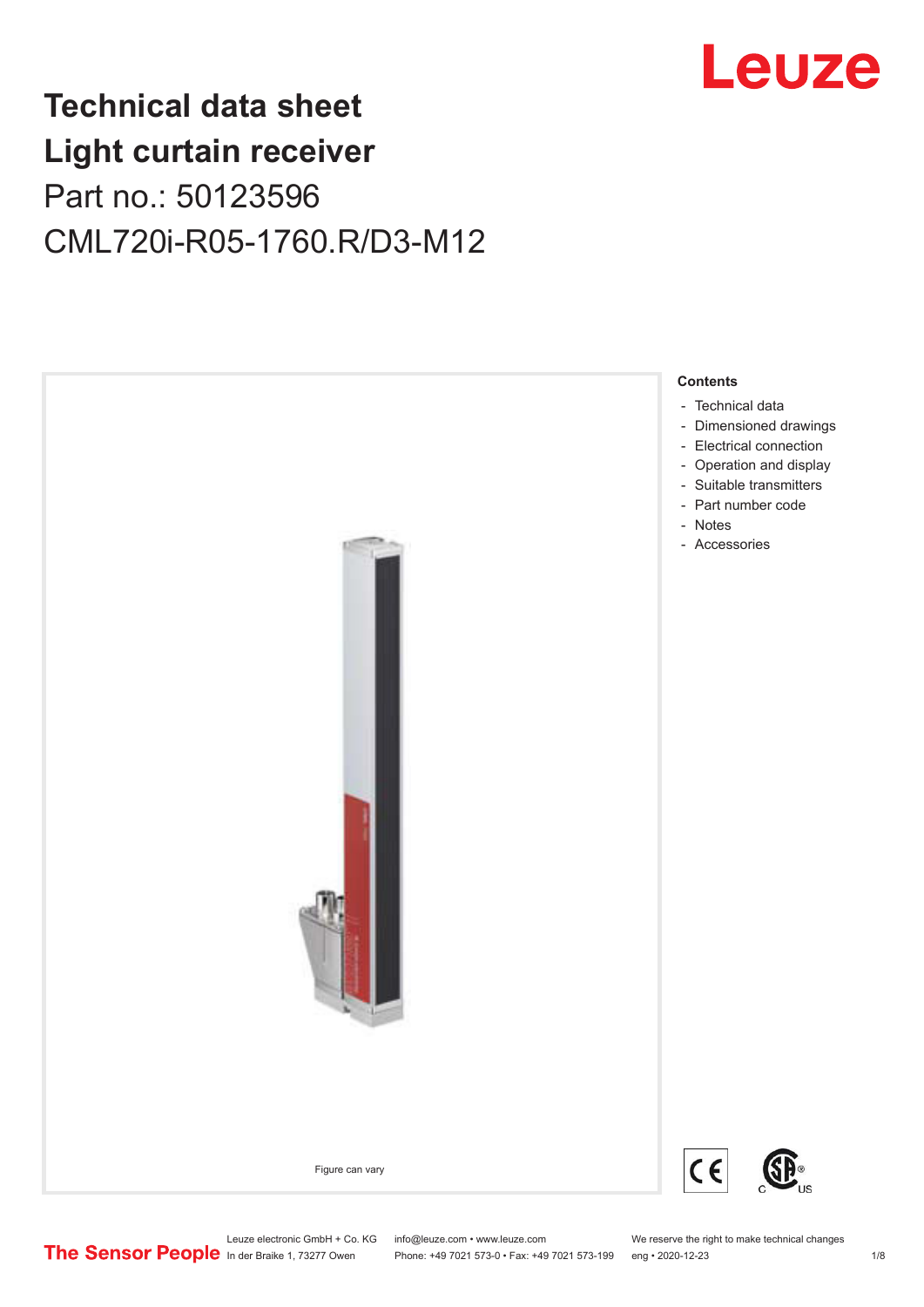### <span id="page-1-0"></span>**Technical data**

# Leuze

| <b>Basic data</b>                                 |                                                                                                             |
|---------------------------------------------------|-------------------------------------------------------------------------------------------------------------|
| <b>Series</b>                                     | 720                                                                                                         |
| <b>Operating principle</b>                        | Throughbeam principle                                                                                       |
| Device type                                       | Receiver                                                                                                    |
| <b>Contains</b>                                   | Accessories for the use of the BT-2R1                                                                       |
| Application                                       | Object measurement                                                                                          |
| <b>Special version</b>                            |                                                                                                             |
| <b>Special version</b>                            | Crossed-beam scanning                                                                                       |
|                                                   | Diagonal-beam scanning                                                                                      |
|                                                   | Parallel-beam scanning                                                                                      |
| <b>Optical data</b>                               |                                                                                                             |
| <b>Operating range</b>                            | Guaranteed operating range                                                                                  |
| <b>Operating range</b>                            | 0.13.5m                                                                                                     |
| <b>Operating range limit</b>                      | Typical operating range                                                                                     |
| <b>Operating range limit</b>                      | 0.14.5m                                                                                                     |
| <b>Measurement field length</b>                   | 1.760 mm                                                                                                    |
| <b>Number of beams</b>                            | 352 Piece(s)                                                                                                |
| Beam spacing                                      | 5 <sub>mm</sub>                                                                                             |
|                                                   |                                                                                                             |
| <b>Measurement data</b>                           |                                                                                                             |
| Minimum object diameter                           | 10 mm                                                                                                       |
| <b>Electrical data</b>                            |                                                                                                             |
| <b>Protective circuit</b>                         | Polarity reversal protection                                                                                |
|                                                   | Short circuit protected                                                                                     |
|                                                   | <b>Transient protection</b>                                                                                 |
|                                                   |                                                                                                             |
| Performance data                                  |                                                                                                             |
| Supply voltage U <sub>R</sub>                     | 18  30 V, DC                                                                                                |
| <b>Residual ripple</b>                            | 0  15 %, From $U_{\rm B}$                                                                                   |
| <b>Open-circuit current</b>                       | 0  350 mA, The specified values refer<br>to the entire package consisting of trans-<br>mitter and receiver. |
|                                                   |                                                                                                             |
| Inputs/outputs selectable<br>Output current, max. | 100 mA                                                                                                      |
| Input resistance                                  | $6,000 \Omega$                                                                                              |
| Number of inputs/outputs selectable 2 Piece(s)    |                                                                                                             |
| Type                                              | Inputs/outputs selectable                                                                                   |
| Voltage type, outputs                             | <b>DC</b>                                                                                                   |
|                                                   |                                                                                                             |
| Switching voltage, outputs                        | Typ. $U_R / 0 V$                                                                                            |
| Switching voltage, inputs                         | high: ≥6V<br>low: < 4V                                                                                      |
|                                                   |                                                                                                             |
|                                                   |                                                                                                             |
| Input/output 1<br>Activation/disable delay        | 1 ms                                                                                                        |
|                                                   |                                                                                                             |
| <b>Timing</b>                                     |                                                                                                             |
| Cycle time                                        | 10.96 ms                                                                                                    |
| Response time per beam                            | 30 µs                                                                                                       |
| <b>Interface</b>                                  |                                                                                                             |
| Type                                              | RS 485 Modbus                                                                                               |
|                                                   |                                                                                                             |
| <b>RS 485</b>                                     |                                                                                                             |
| <b>Function</b>                                   | Process                                                                                                     |

| <b>Service interface</b>               |                                                      |
|----------------------------------------|------------------------------------------------------|
| Type                                   | IO-Link                                              |
|                                        |                                                      |
| <b>IO-Link</b>                         |                                                      |
| <b>Function</b>                        | Configuration via software                           |
|                                        | Service                                              |
| <b>Connection</b>                      |                                                      |
| <b>Number of connections</b>           | 2 Piece(s)                                           |
| <b>Plug outlet</b>                     | Rear side                                            |
|                                        |                                                      |
| <b>Connection 1</b><br><b>Function</b> |                                                      |
|                                        | Configuration interface<br>Connection to transmitter |
|                                        | Signal IN                                            |
|                                        | Signal OUT                                           |
|                                        | Voltage supply                                       |
| Type of connection                     | Connector                                            |
| <b>Thread size</b>                     | M <sub>12</sub>                                      |
| Type                                   | Male                                                 |
| <b>Material</b>                        | Metal                                                |
| No. of pins                            | 8-pin                                                |
| Encoding                               | A-coded                                              |
|                                        |                                                      |
| <b>Connection 2</b><br><b>Function</b> | <b>BUS IN</b>                                        |
|                                        | <b>BUS OUT</b>                                       |
| <b>Type of connection</b>              | Connector                                            |
| <b>Thread size</b>                     | M12                                                  |
| Type                                   | Female                                               |
| <b>Material</b>                        | Metal                                                |
| No. of pins                            | 5-pin                                                |
| Encoding                               | B-coded                                              |
| <b>Mechanical data</b>                 |                                                      |
| Design                                 | Cubic                                                |
| Dimension (W x H x L)                  | 29 mm x 35.4 mm x 1,783 mm                           |
| <b>Housing material</b>                | Metal                                                |
| <b>Metal housing</b>                   | Aluminum                                             |
| Lens cover material                    | Plastic                                              |
| Net weight                             | 1,950 g                                              |
| <b>Housing color</b>                   | Silver                                               |
| Type of fastening                      | Groove mounting                                      |
|                                        | Via optional mounting device                         |
| <b>Operation and display</b>           |                                                      |
| Type of display                        | LED                                                  |
|                                        | OLED display                                         |
| <b>Number of LEDs</b>                  | 2 Piece(s)                                           |
| Type of configuration                  | Software                                             |
|                                        | Teach-in                                             |
| <b>Environmental data</b>              |                                                      |
| Ambient temperature, operation         | $-3060 °C$                                           |
| Ambient temperature, storage           | $-40$ 70 °C                                          |
|                                        |                                                      |
|                                        |                                                      |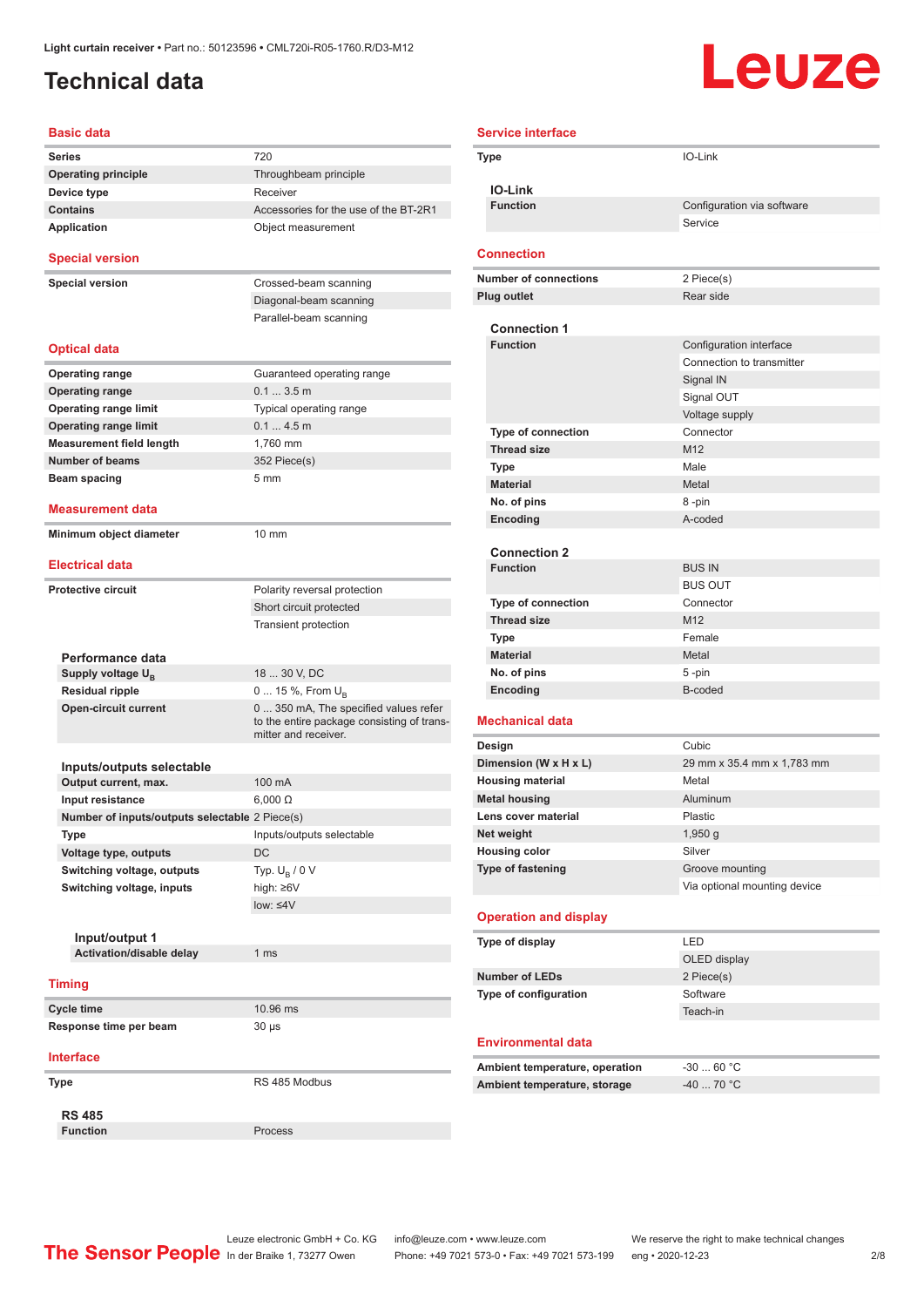### **Technical data**

## Leuze

#### **Certifications**

| Degree of protection     | IP 65         |
|--------------------------|---------------|
| <b>Protection class</b>  | Ш             |
| <b>Certifications</b>    | c CSA US      |
| <b>Standards applied</b> | IEC 60947-5-2 |
|                          |               |

#### **Classification**

| <b>Customs tariff number</b> | 90314990 |
|------------------------------|----------|
| eCl@ss 5.1.4                 | 27270910 |
| eCl@ss 8.0                   | 27270910 |
| eCl@ss 9.0                   | 27270910 |
| eCl@ss 10.0                  | 27270910 |
| eCl@ss 11.0                  | 27270910 |
| <b>ETIM 5.0</b>              | EC002549 |
| <b>ETIM 6.0</b>              | EC002549 |
| <b>ETIM 7.0</b>              | EC002549 |
|                              |          |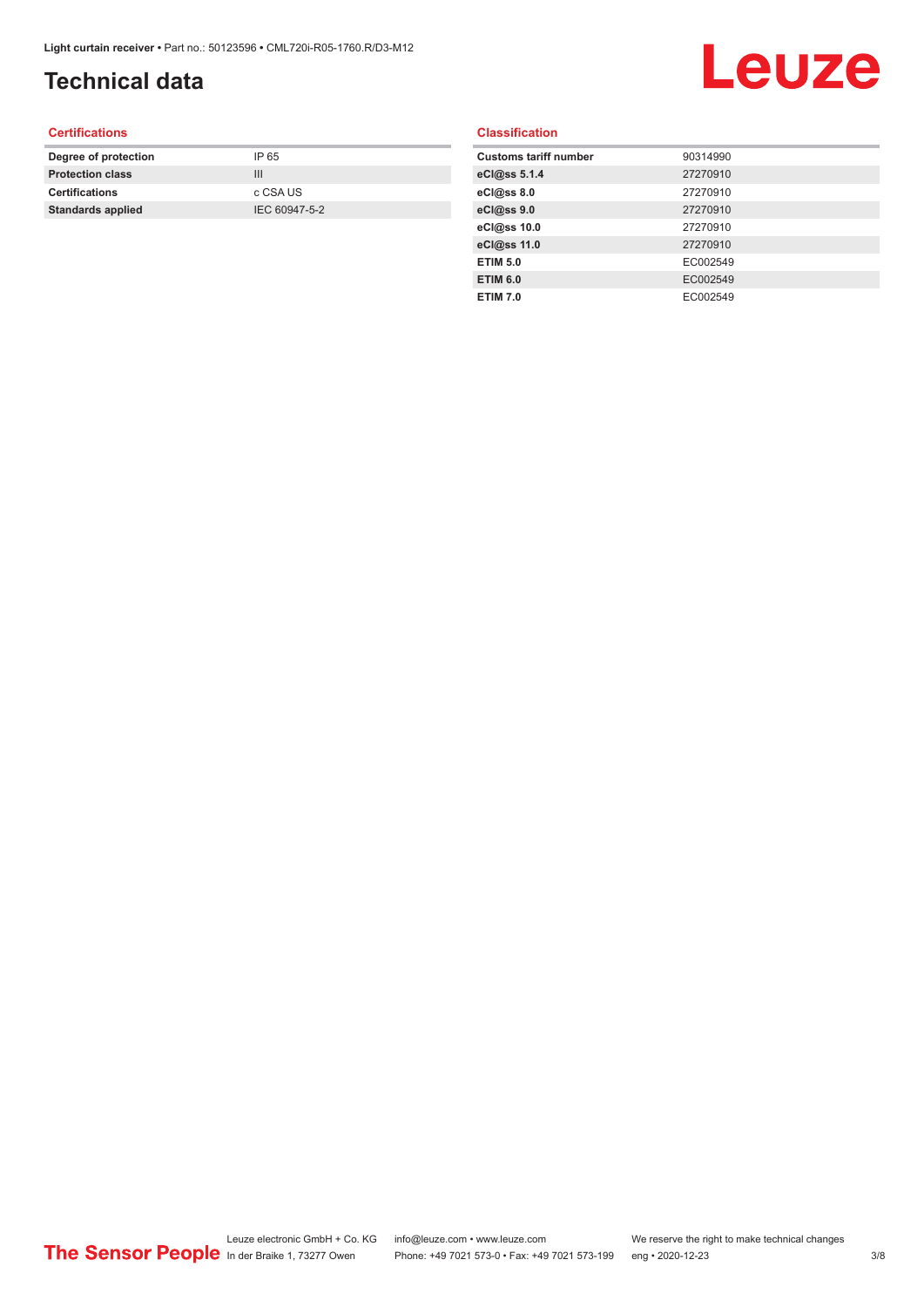#### <span id="page-3-0"></span>**Dimensioned drawings**

All dimensions in millimeters



A Beam spacing 5 mm

G Fastening groove

- B Measurement field length 1760 mm
- F M6 thread
- R Receiver
	- Y 2.5 mm

T Transmitter



**Leuze**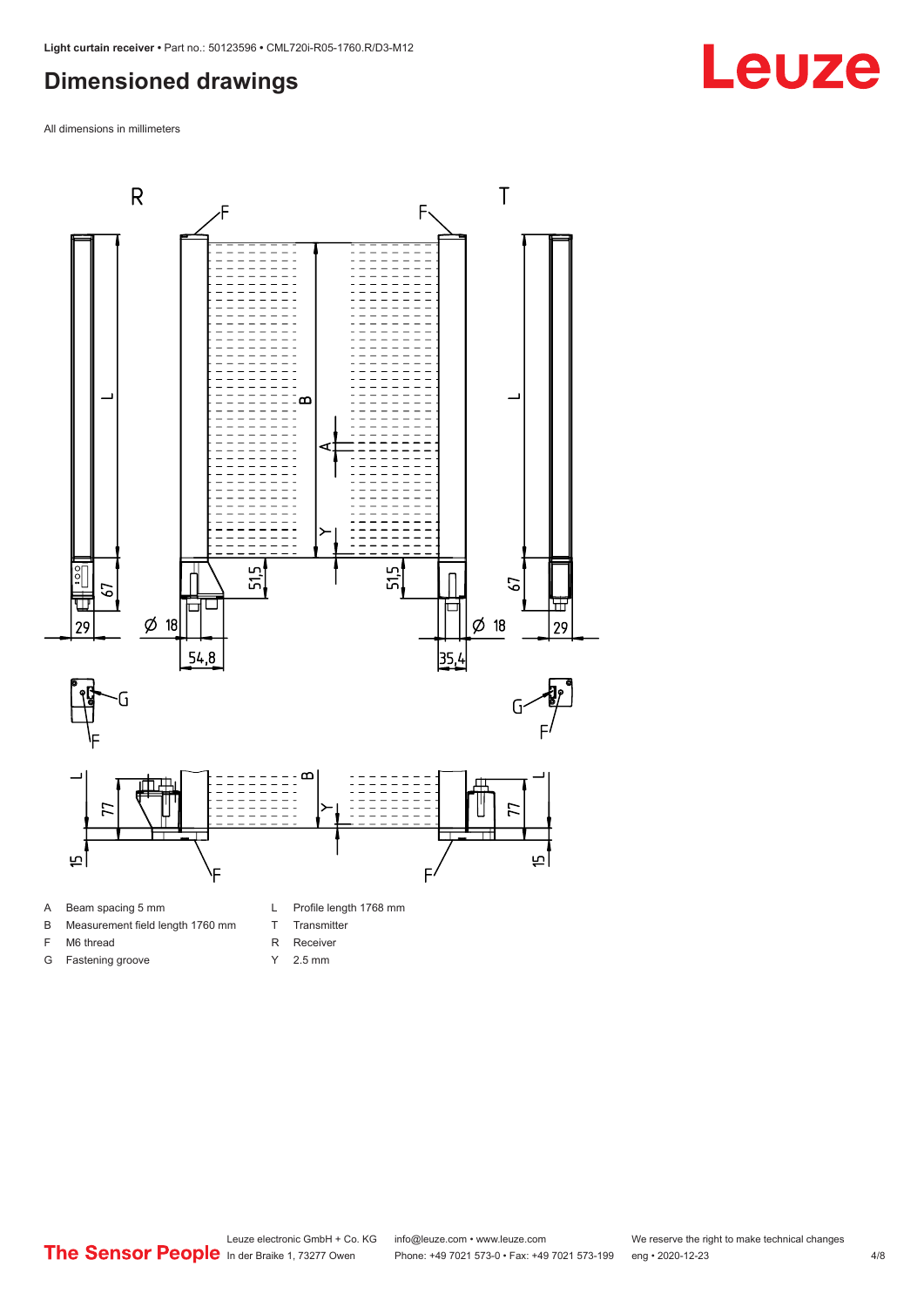#### <span id="page-4-0"></span>**Dimensioned drawings**





## **Electrical connection**

**Connection 1**

| <b>Function</b>    | Configuration interface   |  |
|--------------------|---------------------------|--|
|                    | Connection to transmitter |  |
|                    | Signal IN                 |  |
|                    | Signal OUT                |  |
|                    | Voltage supply            |  |
| Type of connection | Connector                 |  |
| <b>Thread size</b> | M12                       |  |
| <b>Type</b>        | Male                      |  |
| <b>Material</b>    | Metal                     |  |
| No. of pins        | 8-pin                     |  |
| Encoding           | A-coded                   |  |

#### **Pin Pin assignment**

|                | $V +$            |  |  |
|----------------|------------------|--|--|
| $\overline{2}$ | I/O <sub>1</sub> |  |  |
| 3              | <b>GND</b>       |  |  |
| $\overline{4}$ | IO-Link          |  |  |
| 5              | I/O <sub>2</sub> |  |  |
| 6              | RS 485 Tx+       |  |  |
|                | RS 485 Tx+       |  |  |
| 8              | <b>FE/SHIELD</b> |  |  |
|                |                  |  |  |



#### **Connection 2**

| <b>Function</b>    | <b>BUS IN</b>  |
|--------------------|----------------|
|                    | <b>BUS OUT</b> |
| Type of connection | Connector      |
| <b>Thread size</b> | M12            |
| <b>Type</b>        | Female         |
| <b>Material</b>    | Metal          |
| No. of pins        | $5$ -pin       |
| Encoding           | B-coded        |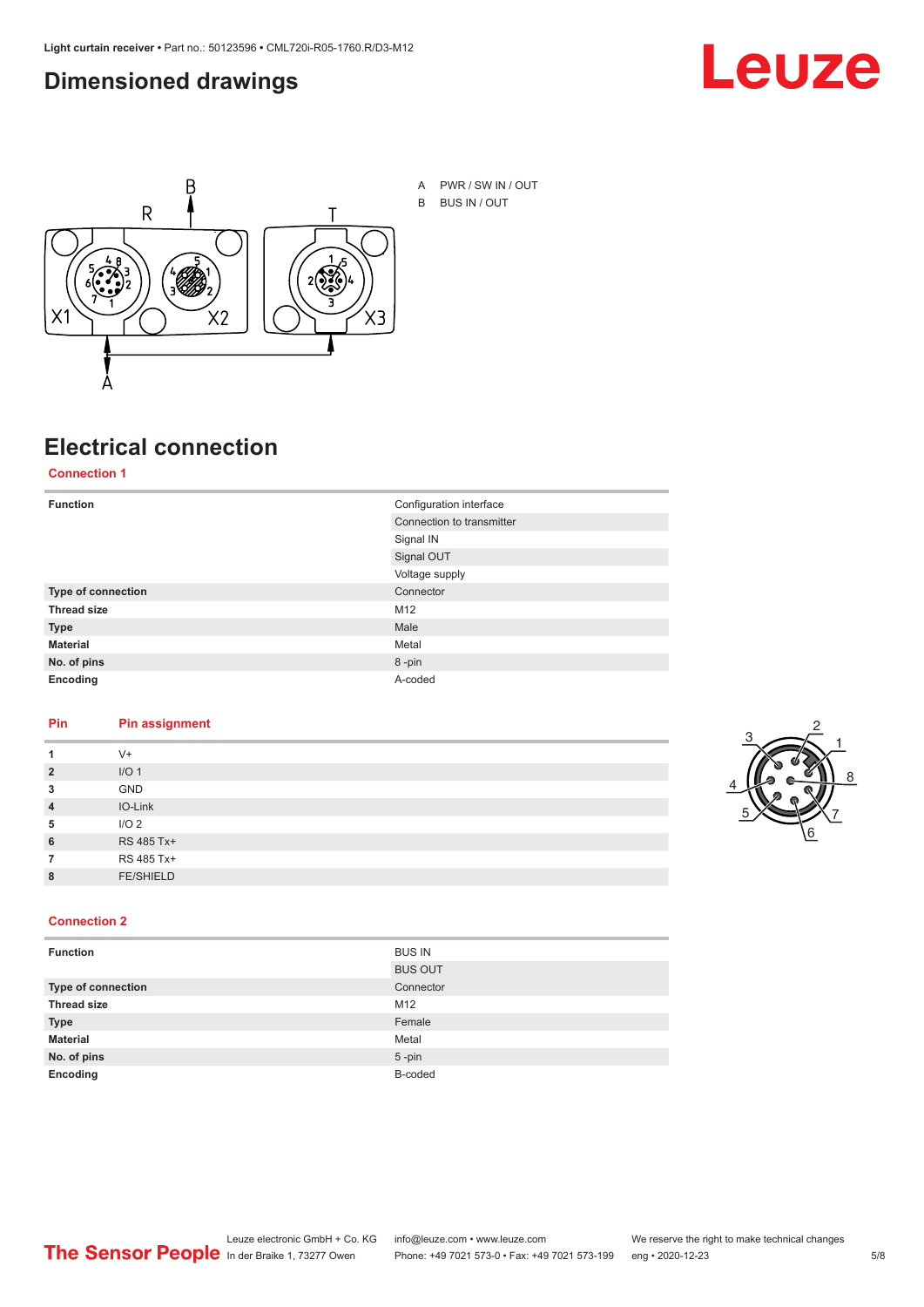### <span id="page-5-0"></span>**Electrical connection**

| Pin | Pin assignment   |  |
|-----|------------------|--|
|     | $V +$            |  |
| 2   | Tx-              |  |
| 3   | PB GND           |  |
|     | Tx+              |  |
| 5   | <b>FE/SHIELD</b> |  |

### **Operation and display**

| <b>LED</b>     | <b>Display</b>           | <b>Meaning</b>                         |
|----------------|--------------------------|----------------------------------------|
|                | Green, continuous light  | Operational readiness                  |
|                | Green, flashing          | Teach / error                          |
| $\overline{2}$ | Yellow, continuous light | Light path free, with function reserve |
|                | Yellow, flashing         | No function reserve                    |
|                | Off                      | Object detected                        |

#### **Suitable transmitters**

| Part no. | <b>Designation</b>         | <b>Article</b>               | <b>Description</b>                                                          |
|----------|----------------------------|------------------------------|-----------------------------------------------------------------------------|
| 50119470 | CML720i-T05-<br>1760.R-M12 | Light curtain<br>transmitter | Operating range: 0.1  3.5 m<br>Connection: Connector, M12, Rear side, 5-pin |

#### **Part number code**

Part designation: **CML7XXi-YZZ-AAAA.BCCCDDD-EEEFFF**

| <b>CML</b>  | <b>Operating principle</b><br>Measuring light curtain                                                                                     |
|-------------|-------------------------------------------------------------------------------------------------------------------------------------------|
| 7XXi        | <b>Series</b><br>720i: 720i series<br>730i: 730i series                                                                                   |
| Y           | Device type<br>T: transmitter<br>R: receiver                                                                                              |
| <b>ZZ</b>   | <b>Beam spacing</b><br>$05:5$ mm<br>10:10 mm<br>20:20 mm<br>40:40 mm                                                                      |
| <b>AAAA</b> | Measurement field length [mm], dependent on beam spacing                                                                                  |
| B           | Equipment<br>A: connector outlet, axial<br>R: rear connector outlet                                                                       |
| <b>CCC</b>  | Interface<br>L: IO-Link<br>/CN: CANopen<br>/PB: PROFIBUS<br>/PN: PROFINET<br>/CV: Analog current and voltage output<br>/D3: RS 485 Modbus |

**Leuze**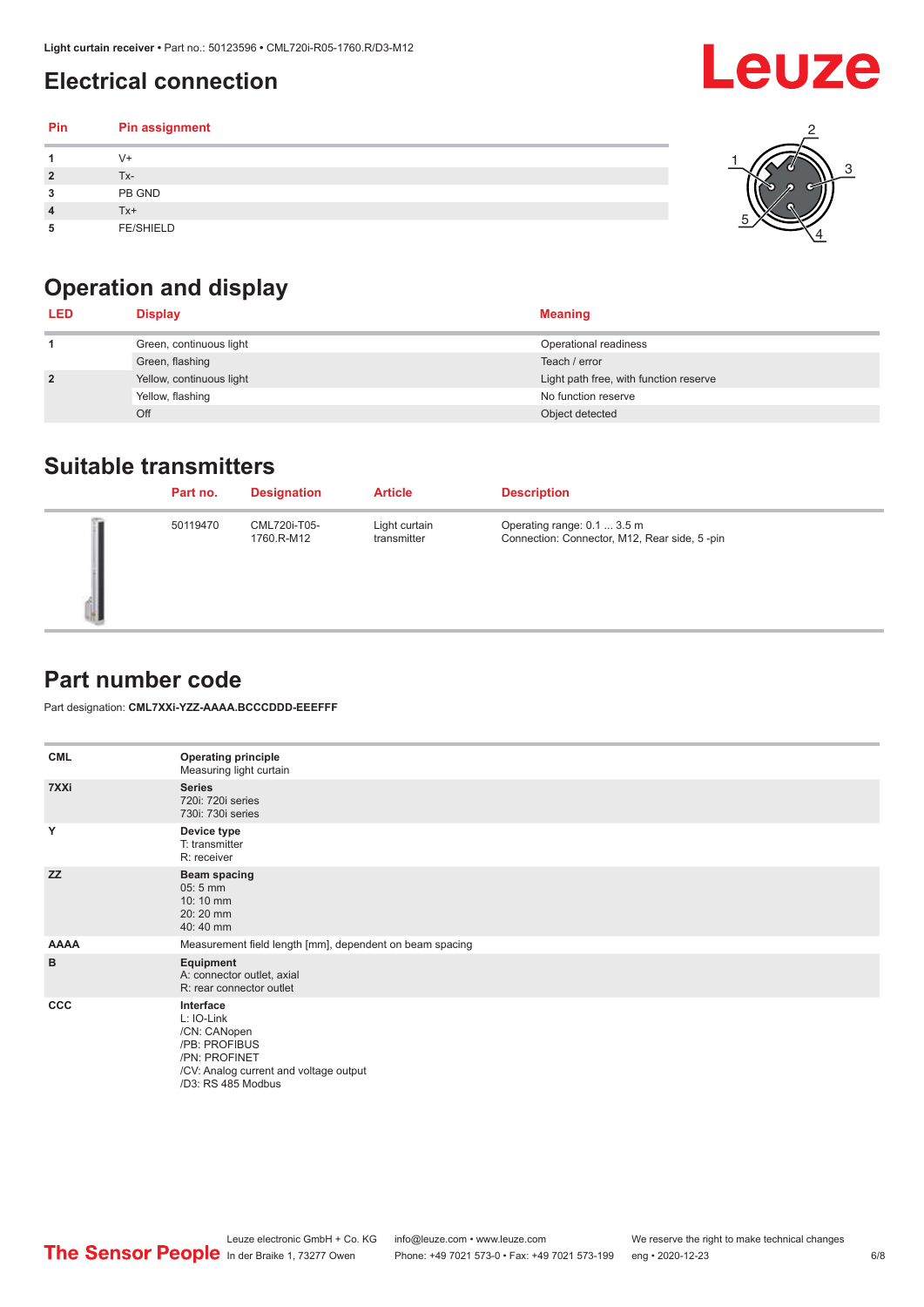#### <span id="page-6-0"></span>**Part number code**



| <b>DDD</b> | <b>Special equipment</b><br>-PS: Power Setting                                                  |
|------------|-------------------------------------------------------------------------------------------------|
| <b>EEE</b> | <b>Electrical connection</b><br>M12: M12 connector                                              |
| <b>FFF</b> | -EX: Explosion protection                                                                       |
|            |                                                                                                 |
|            | <b>Note</b>                                                                                     |
|            | $\&$ A list with all available device types can be found on the Leuze website at www.leuze.com. |

#### **Notes**

| Observe intended use!                                                                                                                                                                                                            |
|----------------------------------------------------------------------------------------------------------------------------------------------------------------------------------------------------------------------------------|
| $\%$ This product is not a safety sensor and is not intended as personnel protection.<br>$\%$ The product may only be put into operation by competent persons.<br>$\%$ Only use the product in accordance with its intended use. |
|                                                                                                                                                                                                                                  |



#### **For UL applications:**

ª For UL applications, use is only permitted in Class 2 circuits in accordance with the NEC (National Electric Code). ª These proximity switches shall be used with UL Listed Cable assemblies rated 30V, 0.5A min, in the field installation, or equivalent (categories: CYJV/ CYJV7 or PVVA/PVVA7)

#### **Accessories**

### Connection technology - Connection cables

|        | Part no. | <b>Designation</b>     | <b>Article</b>   | <b>Description</b>                                                                                                                                         |
|--------|----------|------------------------|------------------|------------------------------------------------------------------------------------------------------------------------------------------------------------|
| 2<br>W | 50132079 | KD U-M12-5A-V1-<br>050 | Connection cable | Connection 1: Connector, M12, Axial, Female, A-coded, 5-pin<br>Connection 2: Open end<br>Shielded: No<br>Cable length: 5,000 mm<br>Sheathing material: PVC |

#### Connection technology - Y distribution cables

|             |   | Part no. | <b>Designation</b>          | <b>Article</b>        | <b>Description</b>                                                                                                                                                                                                                                                                                  |
|-------------|---|----------|-----------------------------|-----------------------|-----------------------------------------------------------------------------------------------------------------------------------------------------------------------------------------------------------------------------------------------------------------------------------------------------|
| 圔<br>⋿<br>٣ | ø | 50118183 | K-Y1 M12A-5m-<br>M12A-S-PUR | Interconnection cable | Connection 1: Connector, M12, Axial, Female, A-coded, 5-pin<br>Connection 2: Connector, M12, Axial, Male, A-coded, 5-pin<br>Connection 3: Connector, M12, Axial, Female, A-coded, 8-pin<br>Shielded: Yes<br>Cable length fork 1: 5,000 mm<br>Cable length fork 2: 150 mm<br>Sheathing material: PUR |